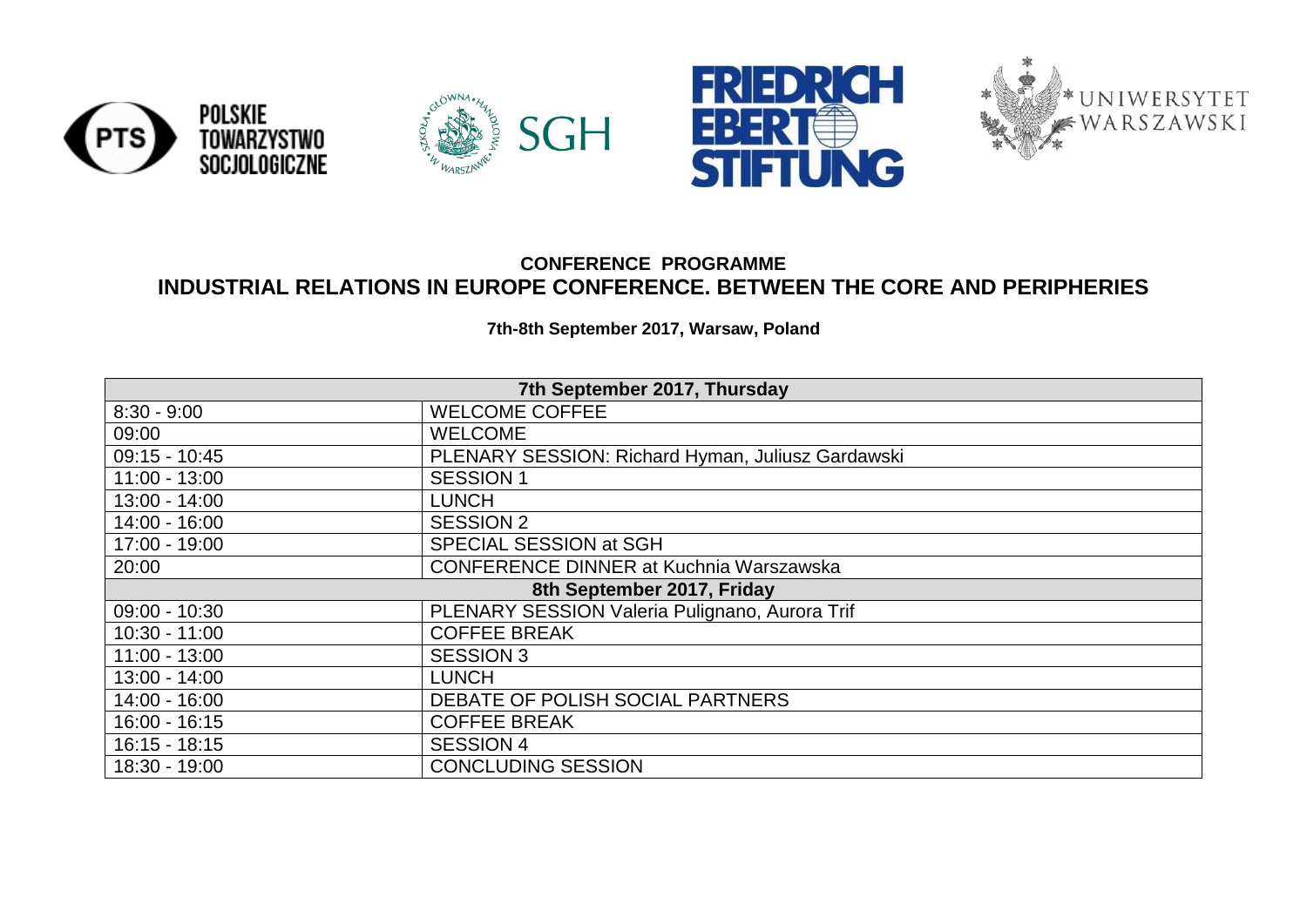## **7 th September 2017 (Thursday)**

*[University of Warsaw Library.](http://www.buw.uw.edu.pl/en/)  The address of the venue: ul. Dobra 56/66, 00-312 Warszawa*

|                  | $8.30 - 9.00$   | Welcome coffee                                                                                                                                                                                                     |                                                                                                                                                                                                  |                                                                                                                                                                                      |          |  |  |
|------------------|-----------------|--------------------------------------------------------------------------------------------------------------------------------------------------------------------------------------------------------------------|--------------------------------------------------------------------------------------------------------------------------------------------------------------------------------------------------|--------------------------------------------------------------------------------------------------------------------------------------------------------------------------------------|----------|--|--|
|                  | 9.00            | Welcome (room 316)                                                                                                                                                                                                 |                                                                                                                                                                                                  |                                                                                                                                                                                      |          |  |  |
|                  | $9.15 - 10.45$  | Plenary session Keynote speakers: Richard Hyman, Juliusz Gardawski (chair Julia Kubisa) (room 316)                                                                                                                 |                                                                                                                                                                                                  |                                                                                                                                                                                      |          |  |  |
|                  |                 | room 316                                                                                                                                                                                                           | room 256                                                                                                                                                                                         | room 254                                                                                                                                                                             | room 315 |  |  |
|                  | $11.00 - 13.00$ | Theme 3 Trends in collective<br>bargaining and wage setting<br>(chair Peter Kerckhofs)                                                                                                                             | Theme 8 Labour market mobility and migration<br>(chair Mikołaj Pawlak)                                                                                                                           | Theme 6 Trade union revitalisation and non-<br>union workers' representation<br>(chair Adam Mrozowicki)                                                                              |          |  |  |
|                  |                 | <b>Bernd Brandl</b><br>The Cement of Social Dialogue:<br>The Pivotal Role of Trust for the<br><b>Efficacy of Collective Bargaining</b>                                                                             | Julia Kubisa<br>Trade unions and migrant workers in Poland - first stage of<br>work in progress                                                                                                  | Adrienne Eaton & Rebecca Kolins Givan<br>Changing to Win in Europe: Intentional Diffusion<br>of the "Organizing Model"                                                               |          |  |  |
|                  |                 | Jan Czarzasty<br>Collective bargaining in Poland:<br>why has it faded away, could it be<br>revived?                                                                                                                | <b>Piotr Ostrowski</b><br>Organising migrants in Poland: the case of the Trade<br>Union of Ukrainian Workers in Poland                                                                           | Alan Roe<br>After the Gold Rush: Union Learning in the UK<br>Revisited                                                                                                               |          |  |  |
|                  |                 | Torsten Müller, Thorsten<br>Schulten, Jon Erik Dølvik &<br>Christian Lyhne Ibsen (in<br>cooperation with Maarten Keune)<br>Metalworking: Still an anchor for<br>pattern bargaining within and<br>across countries? | Dominika Polkowska<br>Migrant workers and migrant precarity. On the examples of<br>selected countries                                                                                            | <b>Piotr Plucienniczak</b><br>Threats & strikes: labour collective action in<br>Poland, 2004-2016                                                                                    |          |  |  |
| <b>SESSION 1</b> |                 | <b>Sissel Charlotte Trygstad, Trine</b><br><b>Pernille Larsen &amp; Kristine</b><br>Nergaard<br>Industrial cleaning - A question of<br>de-regulation, re-regulation or just<br>regulation?                         | Zinovijus Ciupijus<br>Uneven dynamics of inclusion: 'Polishness' and labour<br>organizing in the case of GMB migrant worker branch                                                               | Anna Mori & Renata Semenza<br>The collective representation of independent<br>professional workers in Europe. Old and new<br>actors between traditional and innovative<br>strategies |          |  |  |
|                  |                 | John Budd & J. Ryan Lamare<br>Differences in Trade Union<br>Membership and Influence Across<br>Europe: The Importance of<br><b>Comparative Electoral Systems</b>                                                   | Markku Sippola & Rolle Alho<br>Migrants' aspiration for social citizenship through<br>embracement and distancing: the case of Estonian workers<br>in Finland                                     | Stefano Gasparri, Giovanna Fullin & Peter<br><b>Ikeler</b><br>Between institutions and movements.<br>Comparing union strategies in fashion retail in<br>Italy and US                 |          |  |  |
|                  |                 |                                                                                                                                                                                                                    | Kamil Matuszczyk<br>Labour market security in Poland. Comparative analysis of<br>Poles working abroad, Polish students planning to emigrate<br>from Poland and employees from Ukraine in Poland. |                                                                                                                                                                                      |          |  |  |
|                  | $13.00 - 14.00$ | <b>LUNCH</b>                                                                                                                                                                                                       |                                                                                                                                                                                                  |                                                                                                                                                                                      |          |  |  |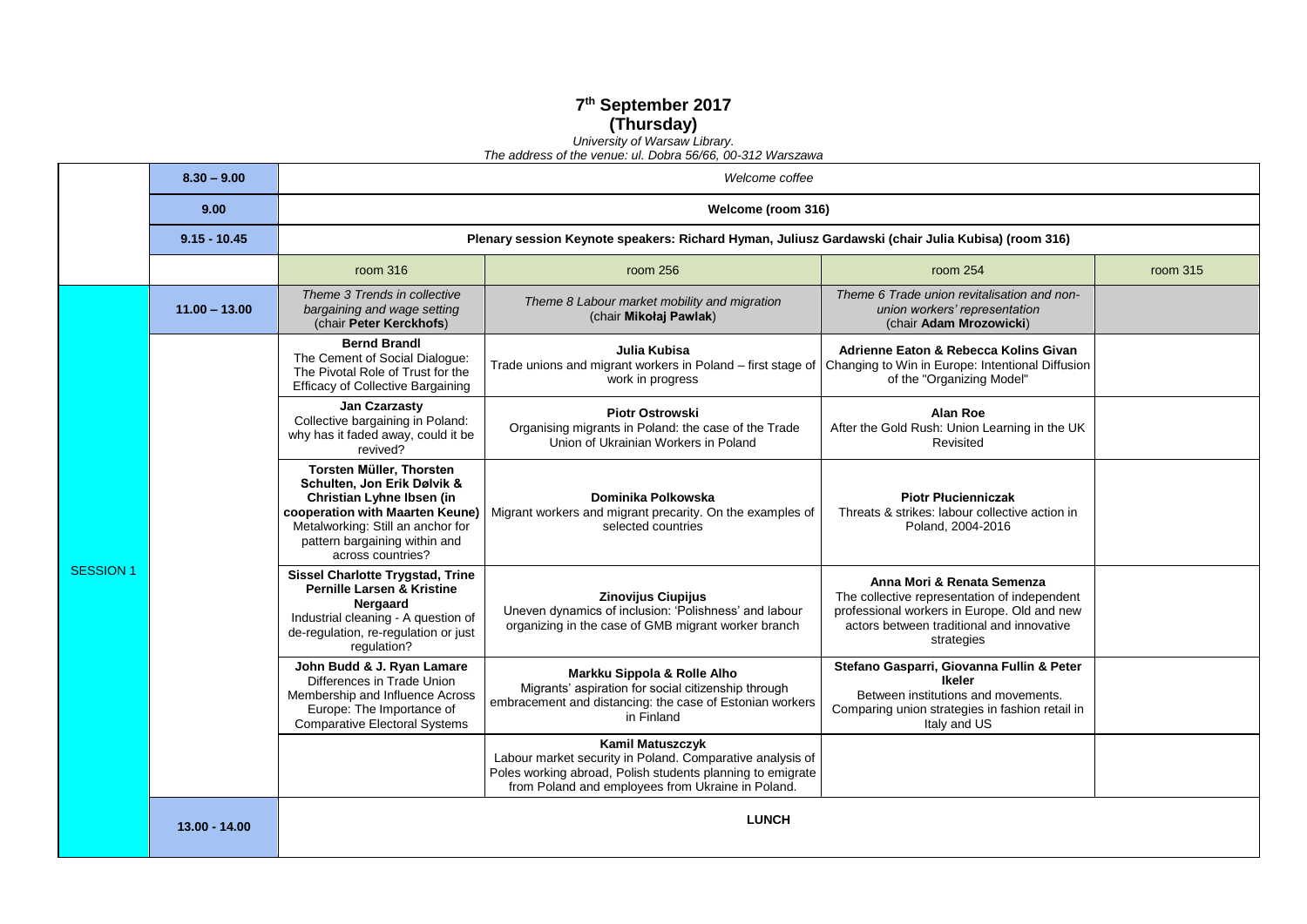| <b>SESSION 2</b> | $14.00 - 16.00$ | room 316                                                                                                                                                                              | room 256                                                                                                                                                                      | room 254                                                                                                                                                                                                  | room 315                                                                                                                                                                                                                                              |
|------------------|-----------------|---------------------------------------------------------------------------------------------------------------------------------------------------------------------------------------|-------------------------------------------------------------------------------------------------------------------------------------------------------------------------------|-----------------------------------------------------------------------------------------------------------------------------------------------------------------------------------------------------------|-------------------------------------------------------------------------------------------------------------------------------------------------------------------------------------------------------------------------------------------------------|
|                  |                 | Theme 3 Trends in collective bargaining<br>and wage setting<br>(chair Magdalena Bernaciak)                                                                                            | Theme 2 The future of the<br>European Social Model (chair<br>Dominika Polkowska)                                                                                              | Theme 6 Trade union revitalisation and<br>non-union workers' representation (chair<br>Adam Mrozowicki)                                                                                                    | Theme 1 Developments in European industrial<br>relations and beyond<br>(chair Jan Czarzasty)                                                                                                                                                          |
|                  |                 | Susanne Fransson & Eberhard Stüber<br>Influence and power in a decentralized<br>system of wage formation and pay<br>determination. Different strategies in<br>Swedish labor relations | <b>John Budd</b><br>How the OB Turn Further<br>Clouds the Future of the<br>European Social Model                                                                              | Andrea Bellini & Alberto Gherardini<br>Industrial relations in creative industries:<br>the cases of Italian graphical designers and<br>video-game developers                                              | <b>Arne Baumann</b><br>Do institutions matter for the minimum wage?                                                                                                                                                                                   |
|                  |                 | <b>Clemens Ohlert</b><br>The impact of the general minimum<br>wage on the wage distribution in<br>Germany                                                                             | <b>Thomas Prosser</b><br>Insiders and outsiders on a<br>European scale? An<br>assessment of the French.<br>German and Spanish cases                                           | Janina Petelczyc, Tom Montgomery &<br><b>Kostas Kanellopoulos</b><br>Patterns of solidarity in precarious times:<br>The role of trade unions and labour<br>organisations in the UK, Greece and<br>Poland. | Stephen Mustchin & Miguel Martínez Lucio<br>Neo-Liberalism, labour market fragmentation and the<br>changing nature of labour enforcement: The external<br>and internal spaces of change in the regulatory reach<br>of the state in the United Kingdom |
|                  |                 | Kristine Nergaard & Kristin Alsos<br>The Scandinavian trend-setting models -<br>reestablishment of institutions for<br>coordination                                                   | <b>Jens Lind</b><br>An argument for an alternative<br>to a liberalist employment policy                                                                                       | Giulia Borraccino & Alessandro Gentile<br>Educational Experts in Struggle: Self-<br>organized Workers in the Outsourced<br>Social Services in Spain                                                       | <b>Peter Kerckhofs</b><br>Articulation between EWC members and workplace                                                                                                                                                                              |
|                  |                 | Jon Erik Dølvik & Paul Marginson<br>Collective Bargaining in Northern Europe<br>under Strain: Multiple drivers of change<br>and differing responses to them                           | Guglielmo Meardi, Manuela<br><b>Galetto &amp; Anna Mori</b><br>Variation in social partners'<br>involvement in active inclusion<br>policies. A comparison of six<br>countries | Ioannis Zisimopoulos, George Karolidis,<br><b>George Androulakis &amp; George</b><br><b>Economakis</b><br>Union membership in Greece: the impact<br>of personal characteristics and structural<br>factors | Sara Lafuente Hernández<br>Towards a transnational employee representation in<br>MNCs' boards? Challenges and opportunities<br>emerging from the CJUE case C-566/15 K. Erzberger<br>v. TUI AG                                                         |
|                  |                 |                                                                                                                                                                                       | <b>Giuseppe Fera</b><br>European company fifteen<br>years later: what participation for<br>employees?                                                                         |                                                                                                                                                                                                           |                                                                                                                                                                                                                                                       |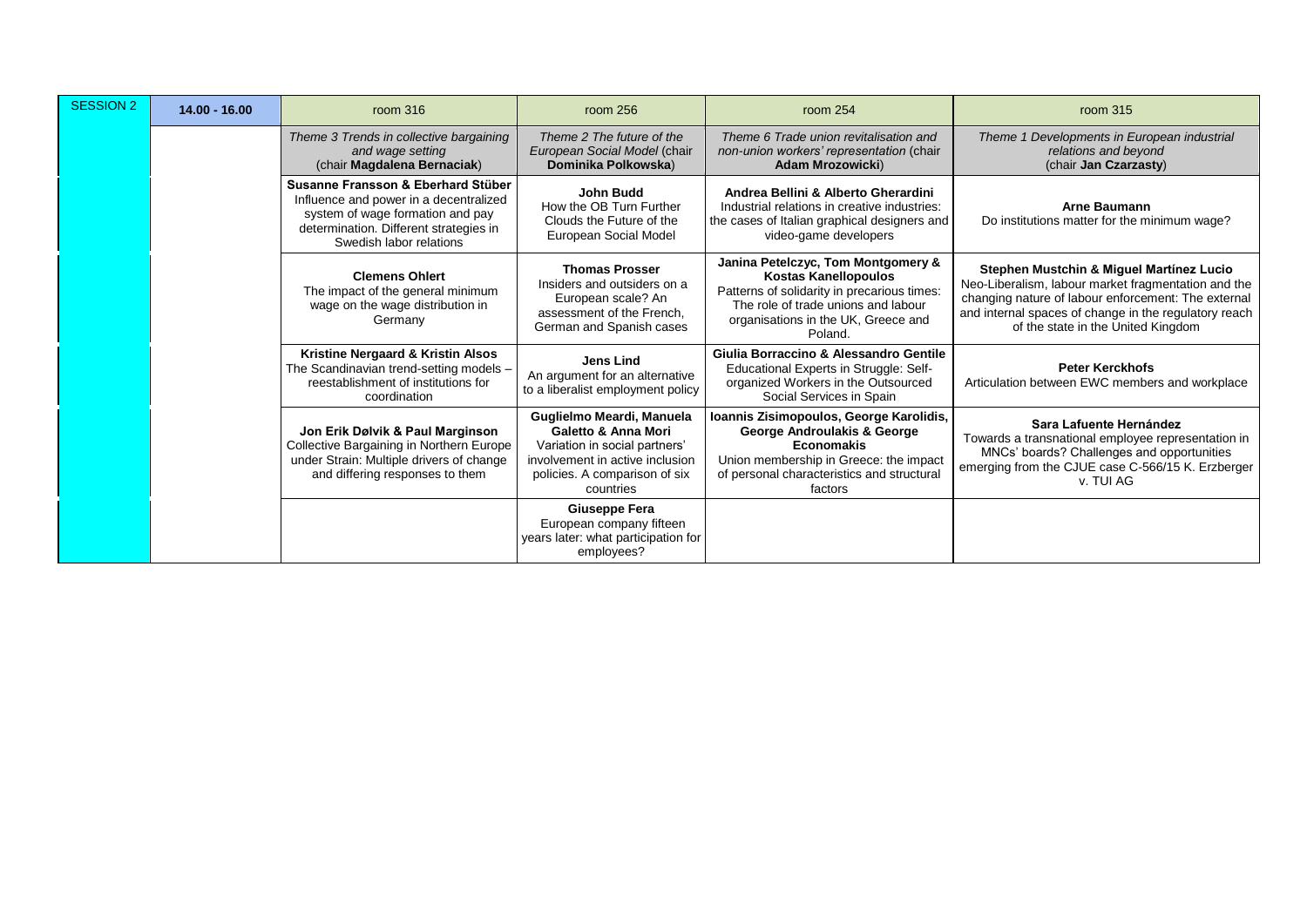|                                   | $17.00 - 19.00$ | <b>SPECIAL SESSIONS</b><br>Warsaw School of Economics, Building C, al. Niepodległości 128                                                                                                       |                                                                                                                                               |  |  |
|-----------------------------------|-----------------|-------------------------------------------------------------------------------------------------------------------------------------------------------------------------------------------------|-----------------------------------------------------------------------------------------------------------------------------------------------|--|--|
|                                   |                 | Precarious work in Eastern Europe and GreecePRECARIR<br>special session (Aurora Trif and Marta Kahancová) (room C2a)                                                                            | Effectiveness and Engagement in European Sectoral Social Dialogue SPEED<br>special session (by Bengt Larsson and Barbara Bechter) (room C2b)  |  |  |
| <b>SPECIAL</b><br><b>SESSIONS</b> |                 | Branko Bembič, Hrvoje Butković & Miroslav Stanojević<br>Segmentation on the Labour Market in Slovenia and Croatia: Comparative<br>Assessment of Experiences in the Area of Industrial Relations | Barbara Bechter, Gizem Bozdemir & Thomas Prosser The role of representativity and<br>accountability for effective social dialogue             |  |  |
|                                   |                 | Adam Mrozowicki & Tibor Meszmann<br>Trends in regulating precarious work: Poland and Hungary compared                                                                                           | Sabrina Weber<br>Effective dialogue? Notions of "effectiveness" in the multilevel system of European (sectoral)<br>social dialogue            |  |  |
|                                   |                 | Aurora Trif & Aristea Koukiadaki<br>Precarious work in Greece and Romania: mind the reduced gap between standard<br>and non-standard employment                                                 | <b>Manuela Galetto &amp; Bengt Larsson</b><br>A North VS South perspective on European Sectoral Social Dialogue: Sweden and Italy<br>compared |  |  |
|                                   |                 | Marta Kahancová & Monika Martišková<br>Regulated flexibility in the making: social partners' responses to temporary agency<br>work in Czechia and Slovakia                                      |                                                                                                                                               |  |  |
|                                   |                 | Māra Bukovska, Inga Blaziene & Boguslavas Gruzevskis<br>Industrial relations in Latvia and Lithuania                                                                                            |                                                                                                                                               |  |  |
|                                   | 20.00           | <b>CONFERENCE DINNER</b><br>Kuchnia Warszawska<br>Wybrzeże Kościuszkowskie 31/33, Warszawa                                                                                                      |                                                                                                                                               |  |  |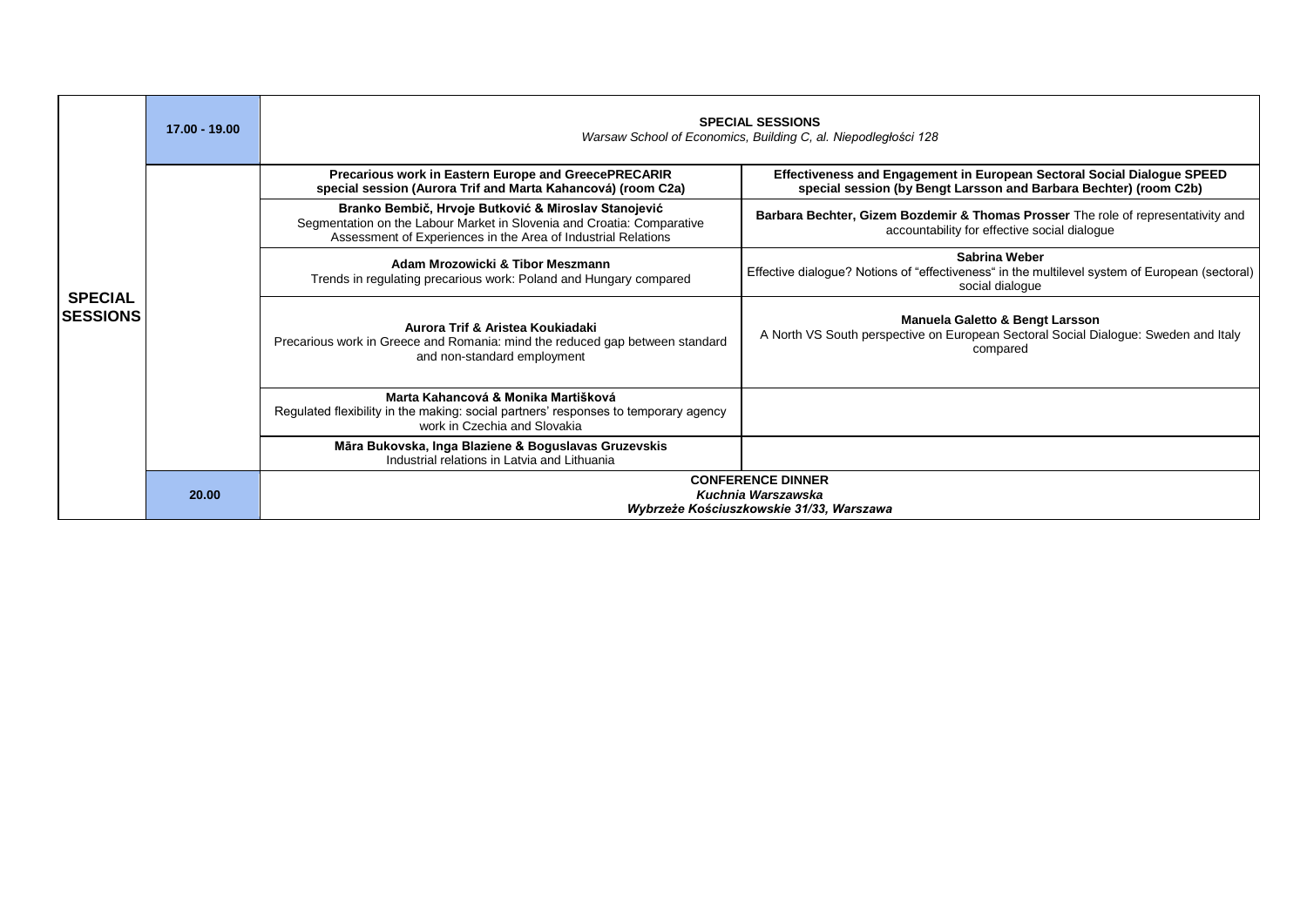## **8th September 2017 (Friday)**

*[University of Warsaw Library.](http://www.buw.uw.edu.pl/en/) The address of the venue: ul. Dobra 56/66,* 

## *00-312 Warszawa*

|  |                  | 9.00-10.30      | Plenary session Keynote Speakers Valeria Pulignano, Aurora Trif<br>(chair Adam Mrozowicki) room 316<br><b>COFFEE BREAK</b>                                                                                                                                                                                                              |                                                                                                                                                                                                                                         |                                                                                                                                                                      |                                                                                                                                                                                                                               |
|--|------------------|-----------------|-----------------------------------------------------------------------------------------------------------------------------------------------------------------------------------------------------------------------------------------------------------------------------------------------------------------------------------------|-----------------------------------------------------------------------------------------------------------------------------------------------------------------------------------------------------------------------------------------|----------------------------------------------------------------------------------------------------------------------------------------------------------------------|-------------------------------------------------------------------------------------------------------------------------------------------------------------------------------------------------------------------------------|
|  |                  | $10.30 - 11.00$ |                                                                                                                                                                                                                                                                                                                                         |                                                                                                                                                                                                                                         |                                                                                                                                                                      |                                                                                                                                                                                                                               |
|  |                  |                 | room 316                                                                                                                                                                                                                                                                                                                                | room 256                                                                                                                                                                                                                                | room 254                                                                                                                                                             | room 315                                                                                                                                                                                                                      |
|  |                  | 11.00 -13.00    | Theme 7 Changing employment and<br>working conditions<br>(chair Krystyna Janicka)                                                                                                                                                                                                                                                       | Theme 3 Trends in collective bargaining and<br>wage setting<br>(chair Piotr Ostrowski)                                                                                                                                                  | Theme 11 Equality and diversity in<br>industrial relations<br>(chair Julia Kubisa)                                                                                   | Theme 10 HRM and union influence at<br>company and workplace level<br>(chair Dominika Polkowska)                                                                                                                              |
|  |                  |                 | Jan Czarzasty, Juliusz Gardawski,<br>Adam Mrozowicki, Alexandra Seehaus<br>& Vera Trappmann<br>The varieties of precarity East and West:<br>the case of young precarious workers in<br>Poland and Germany                                                                                                                               | Jens Arnholts & Guglielmo Meardi<br>Shifting boundaries between collective<br>bargaining and statutory regulation in<br>construction                                                                                                    | Ewa Giermanowska & Joanna Kotzian<br>Economic or cultural determinants of<br>changes in employment of people with<br>disabilities. Good practices in Poland          | Sofía Pérez de Guzmán, Marcela<br><b>Iglesias &amp; Carlos Prieto</b><br>Trade union strategies, employment and<br>industrial relations in the public company<br>of Correoes after the liberalization of the<br>postal sector |
|  | <b>SESSION 3</b> |                 | Agnieszka Piasna<br>Trends in job quality: towards more equal<br>or more segmented labour markets?                                                                                                                                                                                                                                      | <b>Udo Rehfeldt &amp; Catherine Vincent</b><br>Between decentralization of collective<br>bargaining and social pacts: A comparative<br>analysis of the evolution of industrial relations<br>in France, Italy and Spain since the crisis | Alexandra Roy<br>Anti-Union Discrimination in Hiring: a<br><b>Field Experiment</b>                                                                                   | Sissel Trygstad & Anne Mette<br>Ødegård<br>Legal provisions and workplace<br>democracy                                                                                                                                        |
|  |                  |                 | <b>Andrea Broughton</b><br>Balancing flexibility and precariousness:<br>the gig economy                                                                                                                                                                                                                                                 | <b>Andreas Etling &amp; Irene Dingeldey</b><br>Wage bargaining between national institutions<br>and actors' strategies - a cross national study<br>of three industries                                                                  | <b>Christine Tschoell Vulnerability and</b><br>Resilience after Job Loss. Forms of coping<br>in remote rural areas: a case study in<br>Passeier Valley (South Tyrol) | Triin Roosalu, Kadri Aavik & Maaris<br>Raudsepp<br>"Promoting Intelligent Lifestyle":<br>possibilities for resistance in the post-<br>socialist academia                                                                      |
|  |                  |                 | Jan Drahokoupil & Agnieszka Piasna<br>Working through platforms: The case of<br>Deliveroo in Brussels                                                                                                                                                                                                                                   | Kristin Alsos & Maarten Keune<br>Temporary work agencies: Torn between<br>triangular disorganization and multi-level<br>regulation                                                                                                      | <b>Rebecca Gumbrell-McCormick</b><br>The Management of Disabled Staff: A<br>European Comparative Perspective                                                         | Valentina Paolucci & Paul Marginson<br>Strategic alliances towards mutual<br>flexibility and security goals in large<br>internationalized companies: Why do<br>institutions (still) matter?                                   |
|  |                  |                 | <b>Birgit Kraemer</b><br>Core and periphery in safety and health<br>at work and the open question of how to<br>enforce compliance to osh                                                                                                                                                                                                |                                                                                                                                                                                                                                         |                                                                                                                                                                      |                                                                                                                                                                                                                               |
|  |                  | 13.00-14.00     | <b>LUNCH</b>                                                                                                                                                                                                                                                                                                                            |                                                                                                                                                                                                                                         |                                                                                                                                                                      |                                                                                                                                                                                                                               |
|  |                  | 14.00 - 16.00   | Debate of Polish social partners (room 316)<br>Jerzy Bartnik (Związek Rzemiosła Polskiego), Jan Guz (OPZZ), Monika Gładoch (Pracodawcy RP), Jacek Męcina (Konfederacja Lewiatan),<br>Zygmunt Mierzejewski (FZZ), Zbigniew Żurek (BCC)<br>(Chair Adriana Rozwadowska Gazeta Wyborcza)<br>simultaneous translation<br><b>COFFEE BREAK</b> |                                                                                                                                                                                                                                         |                                                                                                                                                                      |                                                                                                                                                                                                                               |
|  |                  | $16.00 - 16.15$ |                                                                                                                                                                                                                                                                                                                                         |                                                                                                                                                                                                                                         |                                                                                                                                                                      |                                                                                                                                                                                                                               |